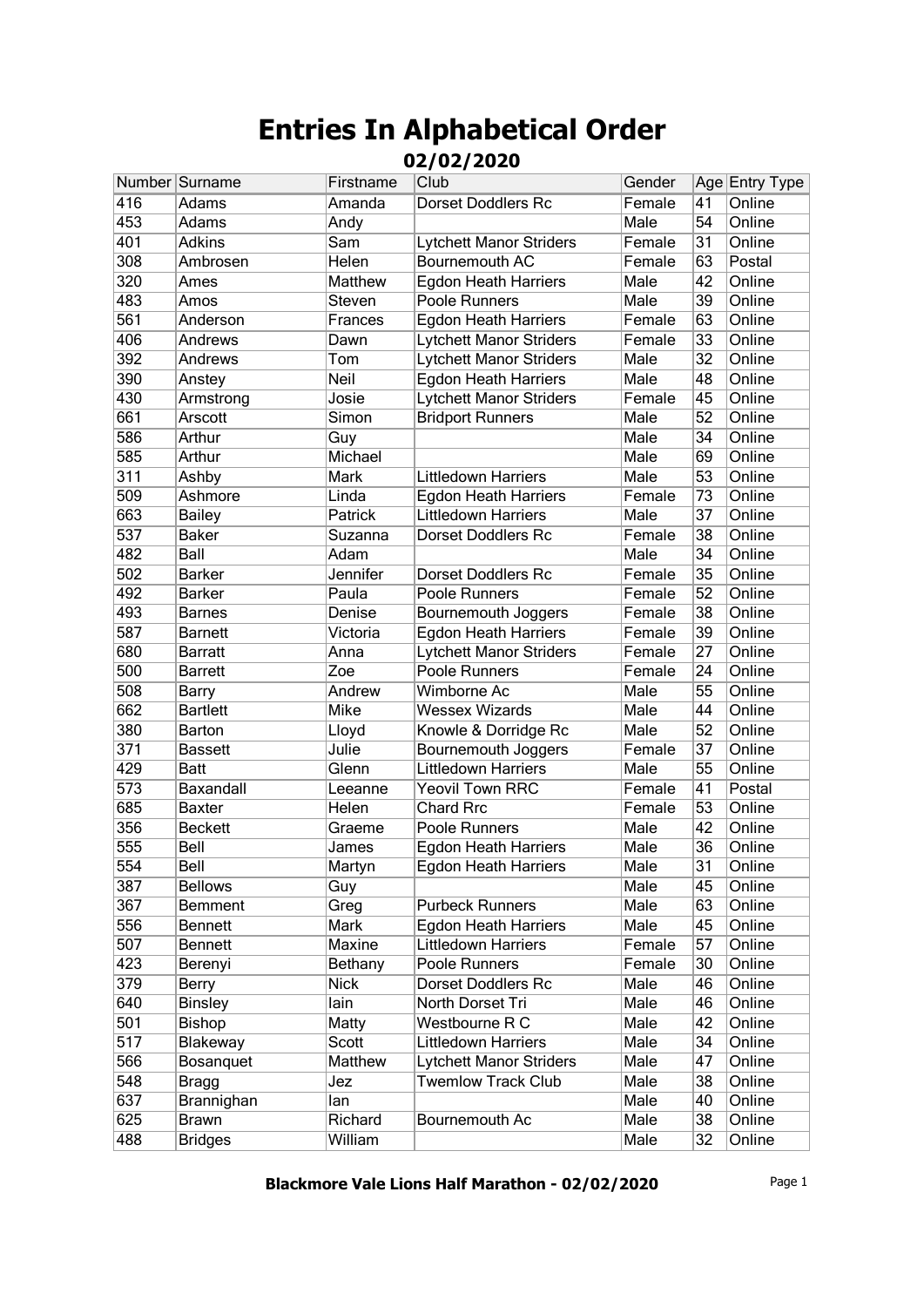|     | Number Surname   | Firstname    | Club                              | Gender |                 | Age Entry Type |
|-----|------------------|--------------|-----------------------------------|--------|-----------------|----------------|
| 649 | <b>Britton</b>   | Wendy        | Dorchester Riot                   | Female | 41              | Online         |
| 609 | <b>Brooke</b>    | <b>Nick</b>  | <b>Dorset Doddlers Rc</b>         | Male   | 66              | Online         |
| 336 | <b>Brooker</b>   | Matt         | <b>Lytchett Manor Striders</b>    | Male   | 44              | Online         |
| 686 | <b>Brooks</b>    | Danielle     | <b>Dorchester Riot</b>            | Female | 45              | Online         |
| 450 | <b>Brumfield</b> | Jim          | <b>Egdon Heath Harriers</b>       | Male   | 75              | Online         |
| 435 | <b>Bryant</b>    | Kevin        |                                   | Male   | 62              | Online         |
| 551 | <b>Budd</b>      | Michael      | <b>Bridport Runners</b>           | Male   | 51              | Online         |
| 377 | <b>Budd</b>      | Sonia        |                                   | Female | 48              | Online         |
| 627 | Budzynski        | Edward       | <b>Yeovil Town RRC</b>            | Male   | 40              | Online         |
| 600 | <b>Bullimore</b> | Paul         | <b>Egdon Heath Harriers</b>       | Male   | 46              | Online         |
| 439 | <b>Bunch</b>     | Charlotte    | Poole Runners                     | Female | 26              | Online         |
| 592 | <b>Burden</b>    | Susie        | <b>Motcombe Runners</b>           | Female | 39              | Online         |
| 346 | <b>Burdett</b>   | Guy          | <b>Littledown Harriers</b>        | Male   | 41              | Online         |
| 583 | <b>Burge</b>     | Lydia        | Vegan Runners UK                  | Female | 36              | Postal         |
| 452 | <b>Burgess</b>   | Paul         |                                   | Male   | 58              | Postal         |
| 362 | Campbell         | <b>Bruce</b> | <b>Egdon Heath Harriers</b>       | Male   | 52              | Online         |
| 300 | Card             | Paul         | <b>Yeovil Town Rrc</b>            | Male   | 47              | Online         |
| 376 | Carnochan        | Jean         |                                   | Female | 56              | Online         |
| 374 | Carroll          | Mel          | Poole Runners                     | Female | 53              | Online         |
| 378 | Cartwright       | David        | Poole Runners                     | Male   | 71              | Online         |
| 569 | Chandler         | Jane         | Poole Runners                     | Female | 63              | Online         |
| 328 | Chapman          | Paul         | <b>Twemlow Track Club</b>         | Male   | 40              | Online         |
| 604 | Chapman          | Toby         | Bournemouth Ac                    | Male   | 26              | Online         |
| 333 | Chasokela        | Zodwa        | <b>Purbeck Runners</b>            | Female | 63              | Online         |
| 688 | Cherrett         | Philip       | Bournemouth Ac                    | Male   | 42              | Online         |
| 681 | Chivers          | Gary         |                                   | Male   | 44              | Online         |
| 611 | Cieluszecki      | Jacek        | Bournemouth Ac                    | Male   | 42              | Online         |
| 568 | Clark            | Anthony      | Bournemouth Ac                    | Male   | 42              | Online         |
| 564 | Clark            | Sarah        | Lytchett Manor Striders           | Female | 33              | Online         |
| 544 | Clarke           | Pete         | <b>Weymouth St Pauls Harriers</b> | Female | 75              | Online         |
| 490 | Clasby           | Alan         | Poole Runners                     | Male   | 68              | Online         |
| 616 | Claxton          | <b>Steve</b> | Poole Runners                     | Male   | 44              | Online         |
| 506 | Clayton          | <b>Nick</b>  | Poole Runners                     | Male   | 46              | Online         |
| 332 | Clifford         | Kit          |                                   | Male   | 47              | Online         |
| 451 | Cole             | Stephen      | Lytchett Manor Striders           | Male   | $\overline{63}$ | Postal         |
| 642 | Collins          | Andrew       |                                   | Male   | 46              | Online         |
| 313 | Collins          | Mike         | Littledown Harriers               | Male   | 49              | Online         |
| 434 | Collins          | Peter        | <b>Lytchett Manor Striders</b>    | Male   | 50              | Online         |
| 372 | Cook             | John         | <b>Egdon Heath Harriers</b>       | Male   | 63              | Online         |
| 413 | Cook             | Jon          |                                   | Male   | 39              | Online         |
| 325 | Cook             | Steve        | <b>Twemlow Track Club</b>         | Male   | 49              | Online         |
| 340 | Cooper           | Jason        | <b>Purbeck Runners</b>            | Male   | 51              | Online         |
| 613 | Cooper           | Jonathan     | <b>Egdon Heath Harriers</b>       | Male   | 34              | Online         |
| 494 | Cooper           | Roger        | <b>Lytchett Manor Striders</b>    | Male   | 62              | Online         |
| 636 | Corbin-Jones     | Darryl       | Westbourne R C                    | Male   | 37              | Online         |
| 546 | Corrigan         | John         | <b>Littledown Harriers</b>        | Male   | 58              | Online         |
| 547 | Corrigan         | Mary         | <b>Littledown Harriers</b>        | Female | 58              | Online         |
| 407 | Cunningham       | Michael      | <b>Littledown Harriers</b>        | Male   | 33              | Online         |
| 664 | Currah           | Paul         | Poole Runners                     | Male   | 36              | Online         |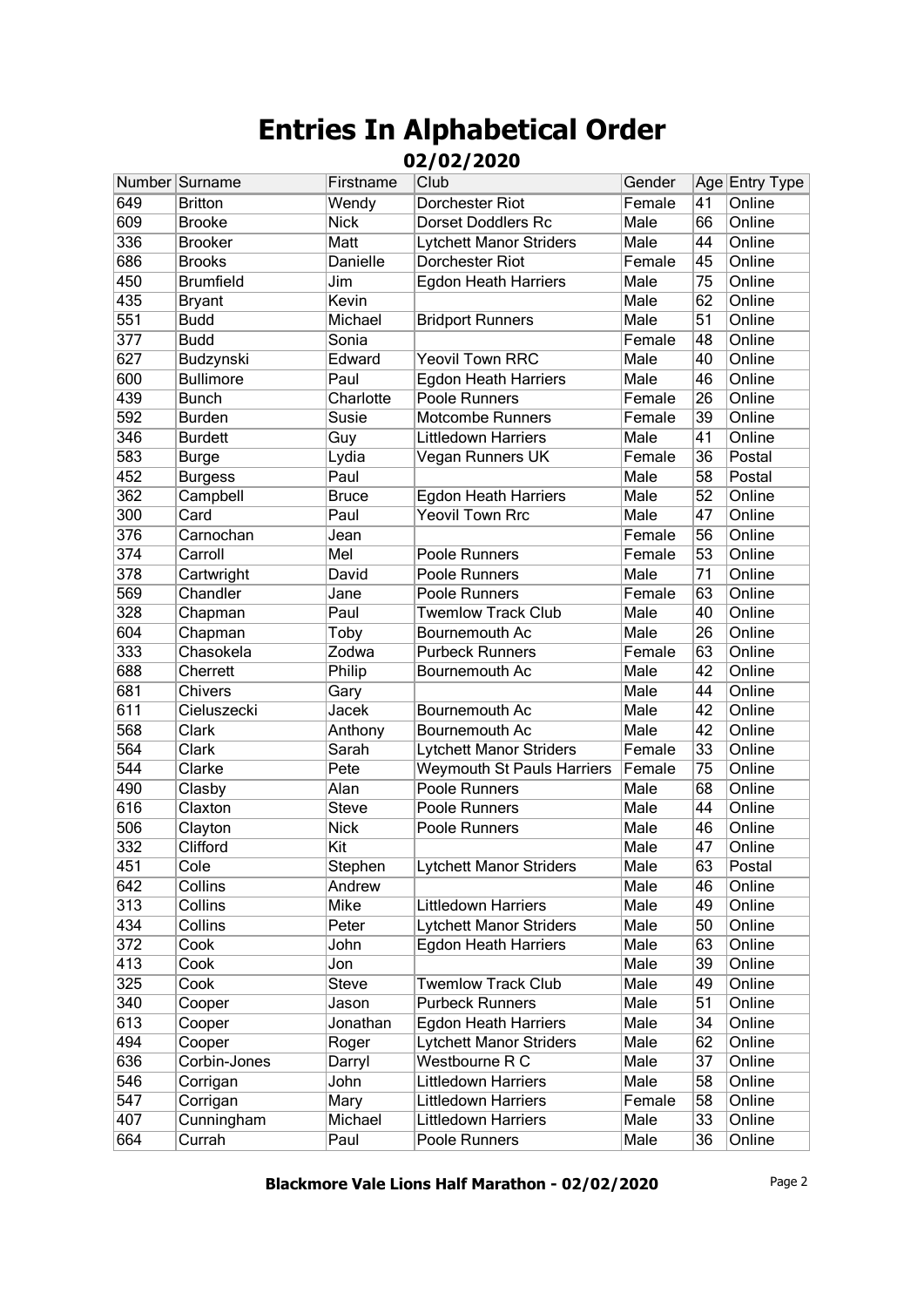|     | Number Surname | Firstname    | Club                           | Gender |                 | Age Entry Type |
|-----|----------------|--------------|--------------------------------|--------|-----------------|----------------|
| 608 | Curtis         | Malcolm      | Dorchester Riot                | Male   | 52              | Online         |
| 683 | Dabrowski      | Kamil        | <b>Littledown Harriers</b>     | Male   | 22              | Online         |
| 515 | Davies         | Adam         | <b>Egdon Heath Harriers</b>    | Male   | 35              | Online         |
| 384 | Davies         | Huw          | <b>Yeovil Town Rrc</b>         | Male   | 31              | Online         |
| 369 | Davies         | James        | <b>Littledown Harriers</b>     | Male   | 35              | Online         |
| 419 | Dawes          | Clare        | Lytchett Manor Striders        | Female | 41              | Online         |
| 562 | Dempster       | Lee          | <b>Twemlow Track Club</b>      | Male   | 35              | Online         |
| 497 | Den Hartog     | Jan          | <b>Running For Time</b>        | Male   | 38              | Online         |
| 524 | Dennison       | Amanda       | Poole Runners                  | Female | 33              | Online         |
| 667 | <b>Dike</b>    | Victoria     |                                | Female | 42              | Online         |
| 610 | Doherty        | Kevin        | Vegan Runners UK               | Male   | 52              | Online         |
| 621 | Door           | Alexandra    | Egdon Heath Harriers           | Female | 34              | Online         |
| 575 | Downes         | Paul         | Poole Runners                  | Male   | 38              | Online         |
| 603 | Dowsett        | Debbie       | Bournemouth Joggers            | Female | 56              | Online         |
| 350 | <b>Dowsett</b> | Luke         | <b>Littledown Harriers</b>     | Male   | 23              | Online         |
| 447 | Drayson        | Kevin        | Westbourne R C                 | Male   | 36              | Online         |
| 581 | Dunn           | Andy         | <b>Bristol &amp; West Ac</b>   | Male   | 42              | Online         |
| 607 | Eccleston      | Derek        | <b>Littledown Harriers</b>     | Male   | 54              | Online         |
| 504 | Eccleston      | Mohini       | <b>Littledown Harriers</b>     | Female | 52              | Online         |
| 316 | Elliott        | Susie        | <b>Littledown Harriers</b>     | Female | 56              | Online         |
| 641 | Elson          | <b>Steve</b> | <b>Littledown Harriers</b>     | Male   | 58              | Online         |
| 659 | Evans          | Barry        | Lytchett Manor Striders        | Male   | 40              | Online         |
| 529 | Evans          | Sue          | Bournemouth Joggers            | Female | 66              | Online         |
| 454 | Eveleigh       | Kirsty       | Dorchester Riot                | Female | 32              | Online         |
| 533 | Everett        | Mark         | <b>Littledown Harriers</b>     | Male   | $\overline{37}$ | Online         |
| 381 | Everitt        | Patricia     | Bournemouth Joggers            | Female | 60              | Online         |
| 385 | Fields         | <b>Brian</b> | <b>Egdon Heath Harriers</b>    | Male   | 52              | Online         |
| 465 | Fisher         | Emma         | <b>Wells City Harriers</b>     | Female | 50              | Postal         |
| 466 | Fisher         | Mark         |                                | Male   | 59              | Postal         |
| 674 | Fitzsimon      | Dave         | <b>Dorset Doddlers Rc</b>      | Male   | 40              | Online         |
| 319 | Fooks          | Kathy        | <b>Littledown Harriers</b>     | Female | 60              | Online         |
| 578 | Forster        | Robert       | Poole Runners                  | Male   | 50              | Online         |
| 334 | Frampton       | Marion       | Poole Runners                  | Female | 59              | Online         |
| 335 | Frampton       | Robert       | Poole Runners                  | Male   | $\overline{58}$ | Online         |
| 476 | Frear          |              | Christopher Dorset Doddlers Rc | Male   | 35              | Online         |
| 342 | Froud          | Darrell      | Poole Runners                  | Male   | 30              | Online         |
| 472 | Gadbury        | Stephanie    | Poole Ac                       | Female | 43              | Online         |
| 652 | Garcia         | Lynda        | South West Roadrunners         | Female | 56              | Online         |
| 463 | Genco          | Sara         | <b>Littledown Harriers</b>     | Female | 35              | Online         |
| 531 | Ghabaee        | Khalil       | Poole Runners                  | Male   | 56              | Online         |
| 498 | Gibney         | Sarah        | Bournemouth Joggers            | Female | 32              | Online         |
| 375 | Gilbert        | Richard      |                                | Male   | 50              | Online         |
| 438 | Goldsack       | Liz          | <b>Purbeck Runners</b>         | Female | 53              | Online         |
| 425 | Goodman        | <b>Steve</b> | <b>Littledown Harriers</b>     | Male   | 38              | Online         |
| 303 | Gosling        | Julie        | Wimborne AC                    | Female | 61              | Postal         |
| 654 | Gould          | Jane         | North Dorset Tri               | Female | 53              | Online         |
| 539 | Graham         | lan          | Bournemouth Ac                 | Male   | 72              | Online         |
| 536 | Griffiths      | Jude         |                                | Female | 53              | Online         |
| 535 | Griffiths      | Mike         |                                | Male   | 55              | Online         |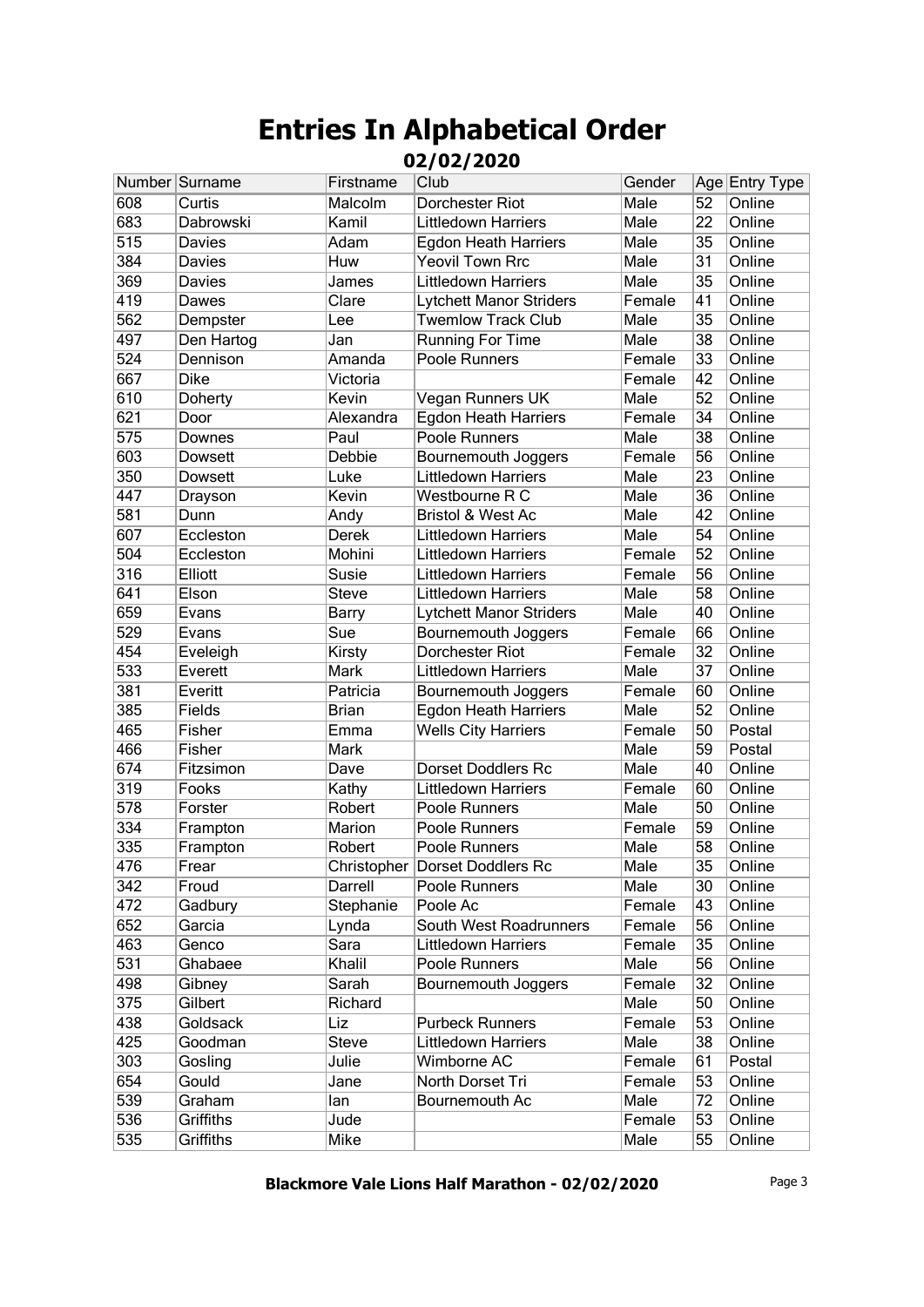|     | Number Surname | Firstname    | Club                              | Gender  |                 | Age Entry Type |
|-----|----------------|--------------|-----------------------------------|---------|-----------------|----------------|
| 427 | Grummitt       | Darren       | <b>Egdon Heath Harriers</b>       | Male    | 55              | Online         |
| 353 | Gunn           | Alison       | Poole Runners                     | Female  | 28              | Online         |
| 364 | Hague          | Tim          |                                   | Unknown | 10              | Undefined      |
| 343 | Haines         | Lorna        | <b>Purbeck Runners</b>            | Female  | 56              | Online         |
| 399 | Hall           | Chris        | <b>Egdon Heath Harriers</b>       | Male    | 40              | Online         |
| 485 | <b>Hallett</b> | Lisa         | <b>Running For Time</b>           | Female  | 45              | Online         |
| 302 | Hards          | <b>Barry</b> | City of Salisbury A&RC            | Male    | 61              | Online         |
| 448 | Harris         | Graham       | Dorchester RIOT                   | Male    | 56              | Postal         |
| 449 | Harris         | Holly        | Dorchester RIOT                   | Female  | 57              | Postal         |
| 402 | Harris         | Robert       |                                   | Male    | 47              | Postal         |
| 528 | Hart-Burke     | Christine    | <b>Purbeck Runners</b>            | Female  | 62              | Postal         |
| 687 | <b>Hawkins</b> | Scott        | Littledown Harriers               | Male    | 28              | Online         |
| 677 | Hayes          | Jacob        | <b>Bitton Road Runners</b>        | Male    | 48              | Online         |
| 318 | Hayes          | Jez          |                                   | Male    | 42              | Online         |
| 651 | Hayward        | Damian       | Royal Manor Of Portland Ac        | Male    | 50              | Online         |
| 331 | Haywood        | Nigel        | <b>Purbeck Runners</b>            | Male    | 64              | Online         |
| 464 | Hendy-Ibbs     | Peter        | <b>Plymouth Coastal Runners</b>   | Male    | 70              | Online         |
| 412 | Hewson         | Sandra       | <b>Lytchett Manor Striders</b>    | Female  | 49              | Online         |
| 365 | <b>Hicks</b>   | Barnaby      | Vegan Runners Uk                  | Male    | 38              | Online         |
| 557 | Hilborne       | Mike         | <b>Wimborne Ac</b>                | Male    | 53              | Online         |
| 321 | Hoad           | Jason        | <b>Egdon Heath Harriers</b>       | Male    | 46              | Online         |
| 682 | Hole           | Thomas       |                                   | Male    | 26              | Online         |
| 695 | Holland        | Adam         | <b>Tavistock Ac</b>               | Male    | 32              | Online         |
| 410 | Holland        | Dale         | Poole Runners                     | Male    | 44              | Online         |
| 322 | Holloway       | Ade          | Wimborne Ac                       | Male    | 60              | Online         |
| 626 | <b>Holmes</b>  | Darren       | <b>Littledown Harriers</b>        | Male    | 48              | Online         |
| 460 | Holmes         | Richard      | <b>Littledown Harriers</b>        | Male    | 48              | Online         |
| 404 | Holmes         | Tony         | <b>Purbeck Runners</b>            | Male    | 52              | Postal         |
| 679 | Hopson         | Joshua       |                                   | Male    | 28              | Online         |
| 330 | Horsley        | Andy         | Wimborne Ac                       | Male    | 53              | Online         |
| 458 | Hull           | Richard      | <b>Dorset Doddlers Rc</b>         | Male    | 50              | Online         |
| 393 | Humphreys      | Mark         | <b>Weymouth St Pauls Harriers</b> | Male    | 56              | Online         |
| 456 | Humphries      | Andy         |                                   | Male    | 56              | Online         |
| 424 | Hurst          | David        | <b>Dorset Doddlers Rc</b>         | Male    | 53              | Online         |
| 545 | Hurst          | Patrick      | Dorset Doddlers Rc                | Male    | $\overline{36}$ | Online         |
| 534 | Jackson        | David        | Dorset Doddlers Rc                | Male    | 61              | Online         |
| 341 | Jansson        | Lars         | Poole Runners                     | Male    | 74              | Online         |
| 522 | Jardine        | Andrew       | <b>Egdon Heath Harriers</b>       | Male    | 40              | Online         |
| 518 | Jarvis         | Penny        | Poole Runners                     | Female  | 69              | Online         |
| 579 | Jenkins        |              | Elizabeth M Bournemouth Joggers   | Female  | 70              | Postal         |
| 426 | Jenkins        | Jacqueline   | <b>Littledown Harriers</b>        | Female  | 77              | Online         |
| 352 | Johnson        | Frances      | <b>Egdon Heath Harriers</b>       | Female  | 53              | Online         |
| 511 | Jones          | David        | <b>Twemlow Track Club</b>         | Male    | 43              | Online         |
| 474 | Jones          | Rachel       | Dorchester Riot                   | Female  | 33              | Online         |
| 598 | Jones          | Tim          | Poole Runners                     | Male    | 42              | Online         |
| 589 | Kaplan         | Claude       |                                   | Male    | 47              | Online         |
| 314 | Kerr           | Jim          | Littledown Harriers               | Male    | 69              | Online         |
| 612 | Kettle         | Paul         |                                   | Male    | 55              | Online         |
| 358 | Khoshnevis     | Heather      | Bournemouth AC                    | Female  | 59              | Online         |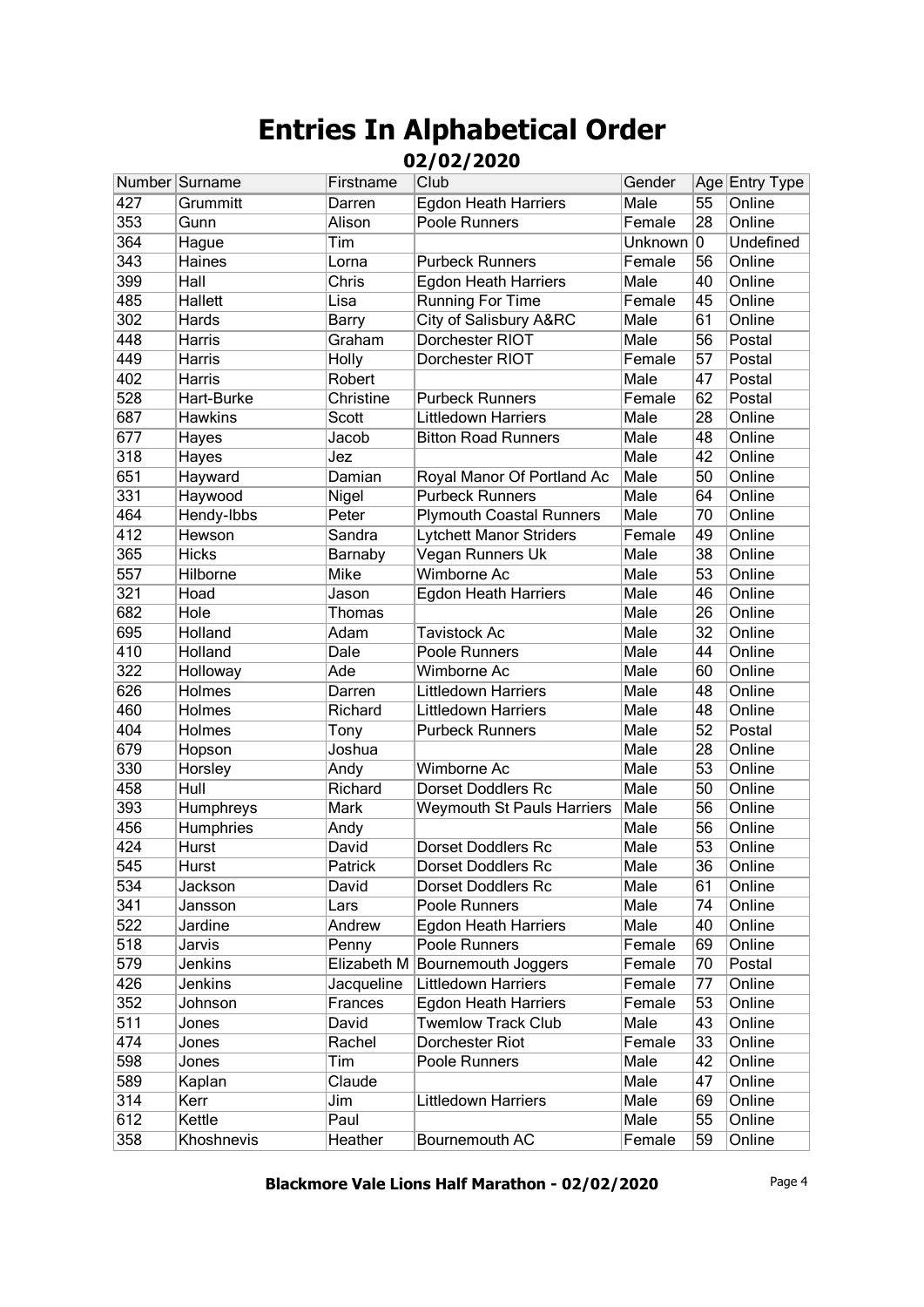|     | Number Surname | Firstname         | Club                              | Gender |    | Age Entry Type |
|-----|----------------|-------------------|-----------------------------------|--------|----|----------------|
| 305 | Killen         | Olivia            | <b>Honiton RC</b>                 | Female | 37 | Postal         |
| 606 | Killick        | Martin            | <b>Honiton RC</b>                 | Male   | 55 | Online         |
| 446 | Kirkpatrick    | Robert            | Dorchester RIOT                   | Male   | 40 | Online         |
| 403 | Knott          | Richard           |                                   | Male   | 63 | Postal         |
| 630 | Last           | Gary              | Royal Manor Of Portland Ac        | Male   | 39 | Online         |
| 523 | Lauste         | Harry             | <b>Twemlow Track Club</b>         | Male   | 30 | Online         |
| 339 | Lawrence       | <b>Bobbie</b>     | <b>Littledown Harriers</b>        | Male   | 39 | Online         |
| 351 | Layzell        | Kathy             | Honiton Rc                        | Female | 50 | Online         |
| 398 | Leach          | Andrew            | Lytchett Manor Striders           | Male   | 46 | Online         |
| 411 | Lewis          | Howard            | Poole Runners                     | Male   | 48 | Online         |
| 559 | Littlecott     | Stephen           | <b>Lytchett Manor Striders</b>    | Male   | 64 | Online         |
| 486 | Livermore      | Emma              | Poole Runners                     | Female | 42 | Online         |
| 656 | Lloyd          | Samantha          | <b>Yeovil Town Rrc</b>            | Female | 33 | Online         |
| 355 | Lohk           | Lea               | <b>Lytchett Manor Striders</b>    | Female | 58 | Online         |
| 396 | Lombard        | Jon               | <b>Bridport Runners</b>           | Male   | 34 | Online         |
| 646 | Lowe           | lan               | <b>Egdon Heath Harriers</b>       | Male   | 32 | Online         |
| 538 | Loxton         | David             |                                   | Male   | 58 | Online         |
| 553 | Loxton         | Matt              |                                   | Male   | 21 | Online         |
| 565 | Lucas          | Fiona             |                                   | Female | 49 | Online         |
| 620 | Lye            | <b>Steve</b>      | <b>Yeovil Town Rrc</b>            | Male   | 47 | Online         |
| 306 | Marchant       | Andy              | <b>Avon Valley Runners</b>        | Male   | 56 | Postal         |
| 643 | Margoum        | Morad             | Lonely Goat Rc                    | Female | 37 | Online         |
| 540 | Marshall       | Alice             | <b>Littledown Harriers</b>        | Female | 23 | Online         |
| 639 | Marshall       | Andrea            | <b>Lytchett Manor Striders</b>    | Female | 52 | Online         |
| 576 | Martin         | <b>Stuart Lee</b> | <b>Dorset Doddlers Rc</b>         | Female | 59 | Online         |
| 521 | Martyn         | Hannah            | <b>Egdon Heath Harriers</b>       | Female | 29 | Online         |
| 669 | Mat            | Mat Meech         |                                   | Male   | 48 | Online         |
| 470 | Maxted         | Malcolm           | <b>Yeovil Town Rrc</b>            | Male   | 71 | Online         |
| 541 | Mayne          | Stephen           | Dorset Ldwa                       | Male   | 58 | Online         |
| 442 | Mccaffrey      | <b>Brendan</b>    |                                   | Male   | 50 | Online         |
| 666 | Mitchell       | Nicole            |                                   | Female | 49 | Online         |
| 349 | Moore          | Simon             | Lytchett Manor Striders           | Male   | 36 | Online         |
| 418 | Mordew         | Scott             | <b>Lytchett Manor Striders</b>    | Male   | 41 | Online         |
| 532 | Morgan         | Caroline          | <b>Littledown Harriers</b>        | Female | 36 | Online         |
| 693 | Morley         | Chloe             | Dorchester RIOT                   | Female | 38 | Online         |
| 558 | Munford        | Paul              | Dorchester Riot                   | Male   | 45 | Online         |
| 595 | Mutton         | Lewis             | <b>Lytchett Manor Striders</b>    | Male   | 27 | Online         |
| 665 | Nelson         | Richard           | Bournemouth Ac                    | Male   | 47 | Online         |
| 635 | Nicholas       | Stuart            | Bournemouth Ac                    | Male   | 31 | Online         |
| 389 | Nixon          | <b>Billy</b>      |                                   | Male   | 51 | Online         |
| 461 | Oakley         | Bill              |                                   | Male   | 67 | Online         |
| 543 | O'flanagan     | Susan             | <b>Weymouth St Pauls Harriers</b> | Female | 59 | Online         |
| 503 | Ogles          | Stephen           | Poole Runners                     | Male   | 45 | Online         |
| 512 | Olden          | Andrew            | Wimborne Ac                       | Male   | 49 | Online         |
| 633 | Oliver         | Gemma             | Poole Runners                     | Female | 40 | Online         |
| 571 | Ozmond         | James             | <b>Littledown Harriers</b>        | Male   | 45 | Online         |
| 323 | Packer         | Mark              | Littledown Harriers               | Male   | 50 | Online         |
| 526 | Parfitt        | Scott             | <b>Lytchett Manor Striders</b>    | Male   | 38 | Online         |
| 440 | Parker         | David             | Littledown Harriers               | Male   | 54 | Online         |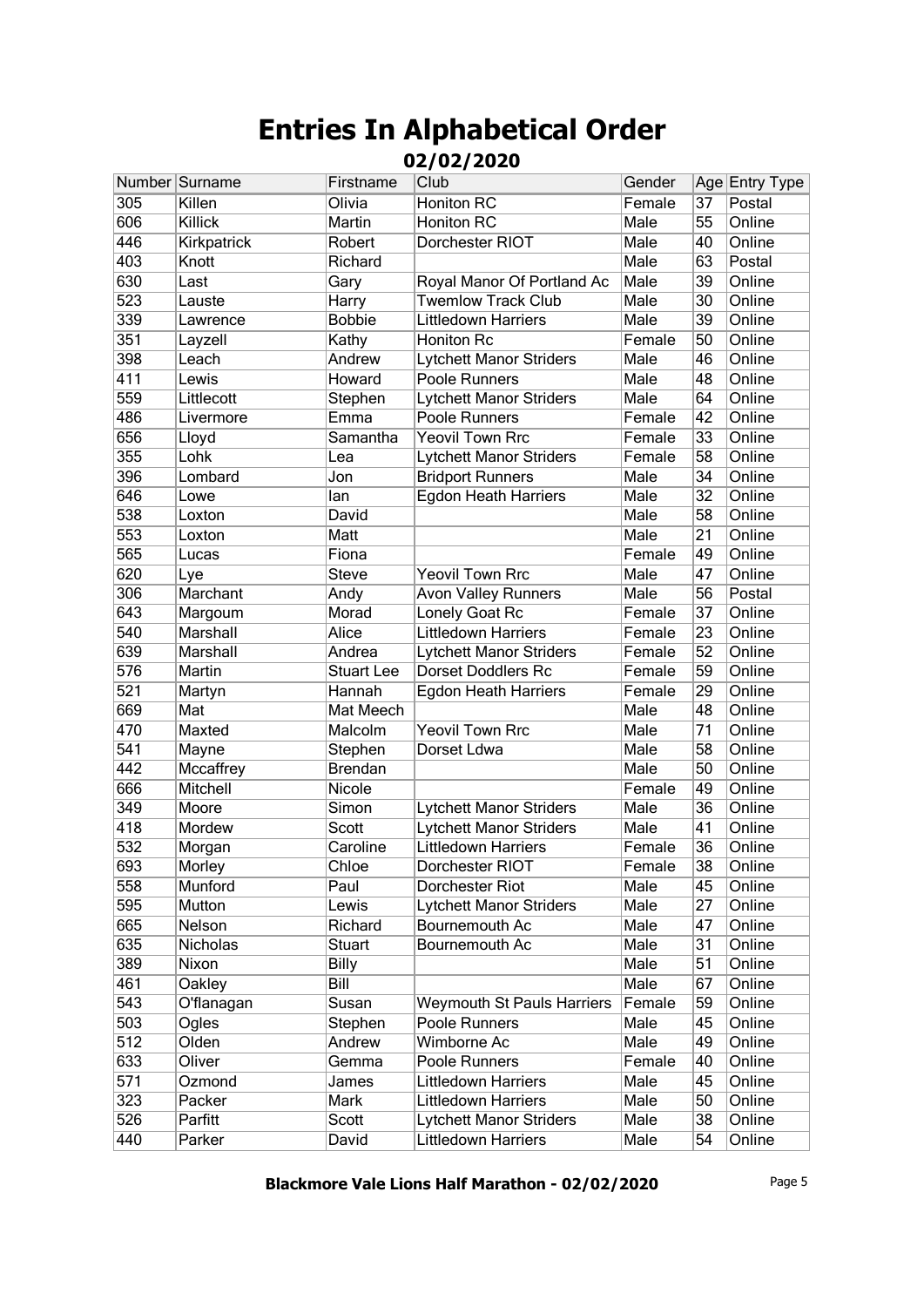|     | Number Surname    | Firstname    | Club                              | Gender |    | Age Entry Type |
|-----|-------------------|--------------|-----------------------------------|--------|----|----------------|
| 623 | Parradine         | Ken          | Bournemouth AC                    | Male   | 76 | Postal         |
| 510 | Payne             | Heather      | Lonely Goat Rc                    | Female | 40 | Online         |
| 386 | Pearce            | Donna        | <b>Lytchett Manor Striders</b>    | Female | 45 | Online         |
| 345 | Peasland          | Josephine    | 100 Marathon Club                 | Female | 49 | Online         |
| 560 | Peck              | Christopher  | Dorchester RIOT                   | Male   | 38 | Online         |
| 457 | Penfold           | Charles      | <b>Littledown Harriers</b>        | Male   | 55 | Online         |
| 520 | Perrett           | Karen        | <b>Weymouth St Pauls Harriers</b> | Female | 50 | Online         |
| 415 | Perrett           | Sarah        | <b>Dorset Doddlers Rc</b>         | Female | 46 | Online         |
| 584 | Petersen          | Tamzin       | Bournemouth Ac                    | Female | 31 | Online         |
| 582 | Piper             | Luke         |                                   | Male   | 28 | Online         |
| 580 | Ponder            | Rebecca      | Bournemouth Joggers               | Female | 47 | Postal         |
| 619 | Portnoi           | Peter        | Poole Runners                     | Male   | 68 | Online         |
| 499 | Print             | Ben          | <b>Lytchett Manor Striders</b>    | Male   | 48 | Online         |
| 414 | Pullen            | Keith        | <b>Egdon Heath Harriers</b>       | Male   | 62 | Online         |
| 660 | Rashbrook         | Michelle     | Lytchett Manor Striders           | Female | 38 | Online         |
| 689 | Reade             | lan          |                                   | Male   | 52 | Online         |
| 692 | Readman (sweeper) | Ruth         | <b>Dorset Doddlers Rc</b>         | Female | 0  | Postal         |
| 527 | Rejchrt           | Peter        | Westbourne R C                    | Male   | 51 | Online         |
| 445 | Renshaw           | Ben          | <b>Bridport Runners</b>           | Male   | 39 | Online         |
| 552 | Rimmer            | Anthony      | <b>Egdon Heath Harriers</b>       | Male   | 48 | Online         |
| 329 | Ring              | Nigel        |                                   | Male   | 52 | Online         |
| 648 | Roberts           | Adam         | South West Roadrunners            | Male   | 35 | Online         |
| 400 | Roberts           | Georgie      | Lytchett Manor Striders           | Female | 43 | Online         |
| 596 | Rolph             | Stephen      | <b>Maiden Newton Runners</b>      | Male   | 53 | Online         |
| 475 | Ross-Smith        | Lee          |                                   | Male   | 45 | Online         |
| 668 | Rowley            | Caroline     | Bournemouth Ac                    | Female | 48 | Online         |
| 495 | Royle             | Laura        | Emersons Green RC                 | Female | 34 | Online         |
| 395 | Rumsey            | Andrew       | <b>Littledown Harriers</b>        | Male   | 47 | Online         |
| 417 | Russell           | Paul         | <b>Dorset Doddlers Rc</b>         | Male   | 46 | Online         |
| 645 | Rustell           | David        | Lytchett Manor Striders           | Male   | 59 | Online         |
| 478 | Sadiwskyj-Frewer  | Emma         |                                   | Female | 39 | Online         |
| 675 | Sahota            | Daniel       |                                   | Male   | 31 | Online         |
| 605 | Sanders           | Thea         | <b>Taunton Ac</b>                 | Female | 28 | Online         |
| 628 | Sawer             | Martin       |                                   | Male   | 61 | Online         |
| 673 | Saxon             | Nichola      | Poole Runners                     | Female | 53 | Online         |
| 481 | Scarfe            | Dougie       | <b>Lytchett Manor Striders</b>    | Male   | 53 | Online         |
| 480 | Scarfe            | Judith       | <b>Lytchett Manor Striders</b>    | Female | 53 | Online         |
| 614 | Scott             | Ben          |                                   | Male   | 38 | Online         |
| 304 | Scott             | Geoffrey     | Poole Runners                     | Male   | 74 | Postal         |
| 370 | Scragg            | Joel         | Egdon Heath Harriers              | Male   | 39 | Online         |
| 477 | Scrowston         | <b>Vicky</b> | <b>Running For Time</b>           | Female | 44 | Online         |
| 462 | Seabrook          | Patricia     | <b>Finch Coasters</b>             | Female | 79 | Postal         |
| 594 | Sexton            | Neil         | Poole Runners                     | Male   | 42 | Online         |
| 671 | Sheppard          | Elise        | Southampton Tri Club              | Female | 19 | Online         |
| 672 | Sheppard          | Jason        |                                   | Male   | 51 | Online         |
| 670 | Sheppard          | Julian       | Southampton Tri Club              | Male   | 45 | Online         |
| 514 | Shield            | Jerry        | Wimborne Ac                       | Male   | 54 | Online         |
| 513 | Shield            | Jessica      | Wimborne Ac                       | Female | 26 | Online         |
| 588 | Shore             | Emma         | Poole Runners                     | Male   | 41 | Online         |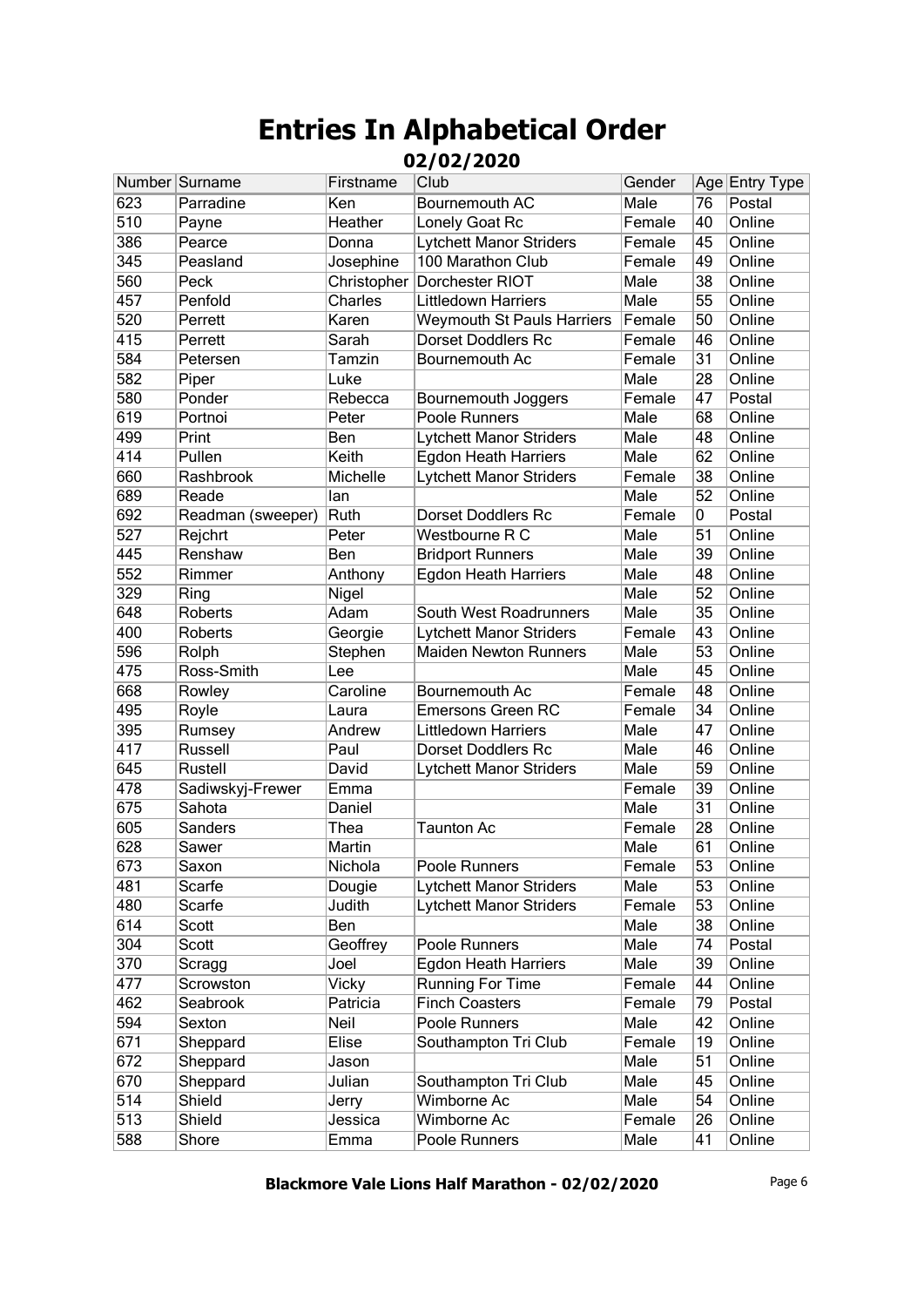|     | Number Surname    | Firstname   | Club                              | Gender |    | Age Entry Type |
|-----|-------------------|-------------|-----------------------------------|--------|----|----------------|
| 593 | Short             | Lita        | Poole Runners                     | Female | 18 | Online         |
| 366 | <b>Skinner</b>    | Gemma       | Bournemouth Joggers               | Female | 36 | Online         |
| 405 | Slade             | Julia       | <b>Dorset Doddlers Rc</b>         | Female | 44 | Postal         |
| 443 | Slater            | Adam        | <b>Bridport Runners</b>           | Male   | 40 | Online         |
| 516 | Slatford          | Estelle     | Bournemouth Ac                    | Male   | 45 | Online         |
| 307 | Sleeman           | Jennie      | <b>Honiton RC</b>                 | Female | 62 | Postal         |
| 421 | Smart             | Amanda      | Poole AC                          | Female | 56 | Online         |
| 484 | Smith             | Derek       |                                   | Male   | 45 | Online         |
| 326 | Smith             | Mark        | <b>Twemlow Track Club</b>         | Male   | 44 | Online         |
| 455 | Smith             | Martin      | Dorchester Riot                   | Male   | 47 | Online         |
| 310 | Smith-Harrison    | Rachel      | <b>Littledown Harriers</b>        | Female | 44 | Online         |
| 567 | Snook             | Ed          | Poole Runners                     | Male   | 28 | Online         |
| 624 | Snook (sweeper)   | Catherine   | <b>Dorset Doddlers Rc</b>         | Female | 37 | Postal         |
| 491 | Somers            | Colin       | Poole Runners                     | Male   | 45 | Online         |
| 591 | Southern          | Chris       |                                   | Male   | 39 | Online         |
| 433 | Spann             | Grant       | <b>Weymouth St Pauls Harriers</b> | Male   | 46 | Postal         |
| 382 | Sparkes           | Chris       | <b>Littledown Harriers</b>        | Male   | 51 | Online         |
| 437 | Spear             | Jon         | <b>Twemlow Track Club</b>         | Male   | 47 | Online         |
| 658 | Spencer           | Charlie     | <b>Maiden Newton Runners</b>      | Female | 56 | Online         |
| 634 | <b>St Quintin</b> | Andy        | Wimborne Ac                       | Male   | 40 | Online         |
| 519 | <b>Stevens</b>    | Caron       | Royal Manor Of Portland Ac        | Female | 60 | Online         |
| 428 | Stockman          | <b>Mark</b> | <b>Dorchester Riot</b>            | Male   | 43 | Online         |
| 505 | Stone             | Steve       | Dorchester Riot                   | Male   | 46 | Online         |
| 373 | Storrie           | Rebecca     |                                   | Female | 39 | Online         |
| 436 | Stratford         | Chris       | Poole Runners                     | Male   | 40 | Online         |
| 363 | Stratton          | Andrew      | <b>Egdon Heath Harriers</b>       | Male   | 65 | Online         |
| 444 | Stroud-Allen      | Felix       | <b>Dorset Doddlers Rc</b>         | Male   | 48 | Online         |
| 441 | Summons           | <b>Nick</b> | <b>Dorset Doddlers Rc</b>         | Male   | 47 | Online         |
| 653 | Surey             | Ross        |                                   | Male   | 39 | Online         |
| 471 | Suter             | Frank       | Royal Navy AC                     | Male   | 41 | Online         |
| 467 | Suttle            | Johnny      | Bristol & West Ac                 | Male   | 32 | Online         |
| 563 | Sweet             | Dean        | <b>Bridport Runners</b>           | Male   | 44 | Online         |
| 409 | Swift             | Sarah       | Poole Runners                     | Female | 49 | Online         |
| 327 | Swindlehurst      | Richard     | <b>Twemlow Track Club</b>         | Male   | 50 | Online         |
| 618 | Swyre             | Jason       | <b>Egdon Heath Harriers</b>       | Male   | 44 | Online         |
| 684 | Symes             | David       | <b>Egdon Heath Harriers</b>       | Male   | 34 | Online         |
| 655 | Tagg              | Susan       | <b>Egdon Heath Harriers</b>       | Female | 52 | Online         |
| 530 | Taghavi           | Firouzeh    | Poole Runners                     | Female | 42 | Online         |
| 549 | Taylor            | James       | Lonely Goat Rc                    | Male   | 41 | Online         |
| 479 | <b>Taylor</b>     | Jeremy      |                                   | Male   | 56 | Online         |
| 388 | <b>Taylor</b>     | Sharon      | <b>Littledown Harriers</b>        | Female | 50 | Online         |
| 473 | Teasdale          | Roger       | <b>Dorset Doddlers Rc</b>         | Male   | 44 | Online         |
| 496 | <b>Tedford</b>    | <b>Stan</b> | <b>Yeovil Town Rrc</b>            | Male   | 52 | Online         |
| 542 | Telling           | Barry       | <b>Littledown Harriers</b>        | Male   | 62 | Online         |
| 489 | Temple            | Hannah      | Littledown Harriers               | Female | 33 | Online         |
| 312 | <b>Terry</b>      | Mike        | Littledown Harriers               | Male   | 69 | Online         |
| 574 | Thacker           | Julian      | <b>Egdon Heath Harriers</b>       | Male   | 49 | Online         |
| 650 | <b>Thomas</b>     | Andrew      |                                   | Male   | 59 | Online         |
| 577 | <b>Thomas</b>     | Daniel      | <b>Bridport Runners</b>           | Male   | 31 | Online         |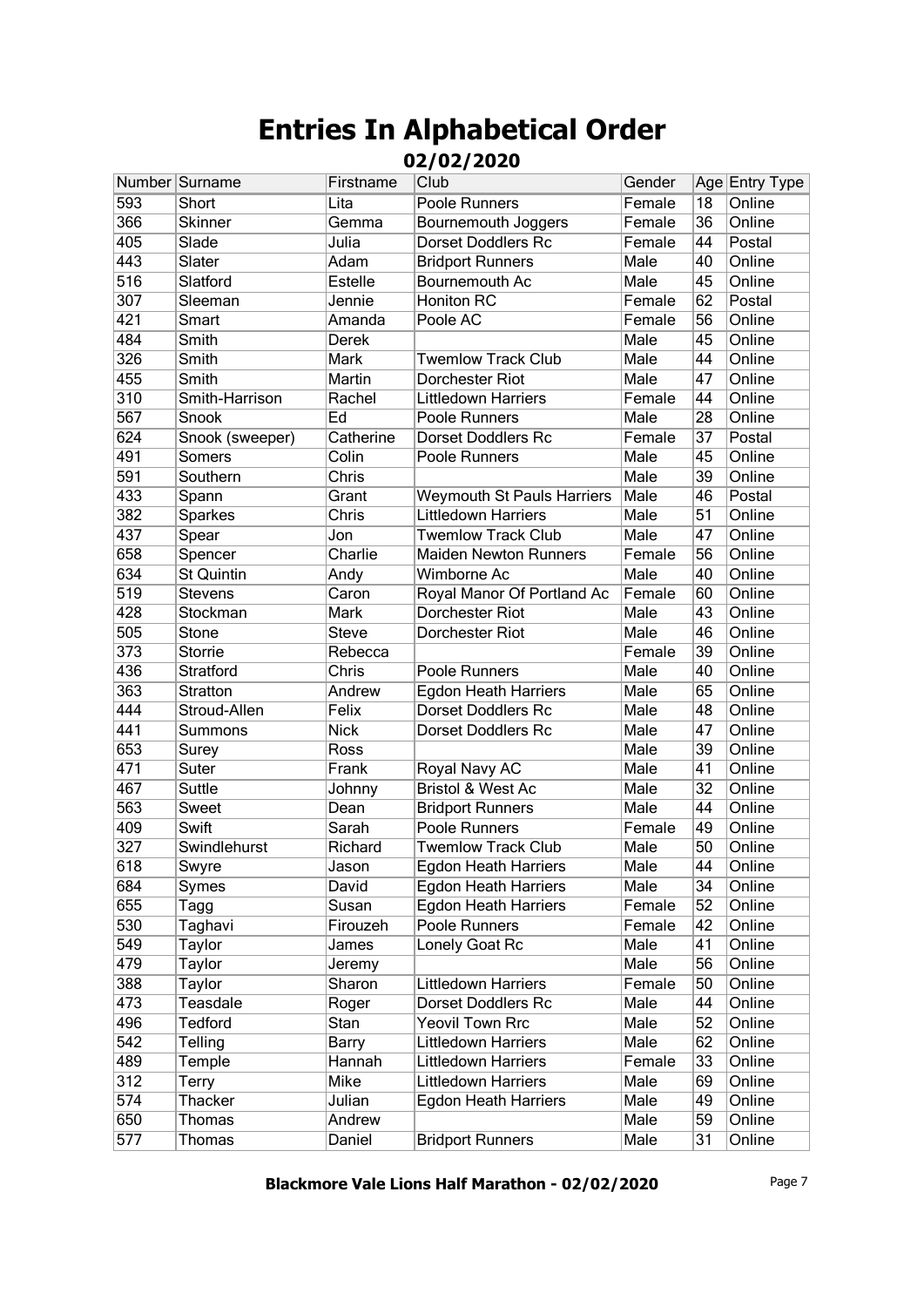|                  | Number Surname | Firstname | Club                              | Gender |    | Age Entry Type |
|------------------|----------------|-----------|-----------------------------------|--------|----|----------------|
| 309              | Thomas         | Mark      | Lonely Goat Rc                    | Male   | 51 | Online         |
| 622              | Townsend       | Adrian    | Bournemouth Ac                    | Male   | 56 | Online         |
| 599              | Tuffin         | Andrew    | <b>Dorset Doddlers Rc</b>         | Male   | 45 | Online         |
| $\overline{317}$ | Turle          | Paul      | <b>Littledown Harriers</b>        | Male   | 61 | Online         |
| 408              | Turner         | Jon       |                                   | Male   | 42 | Online         |
| 657              | Vincent        | Jeanette  | Yeovil Town RRC                   | Female | 46 | Online         |
| 432              | Viney          | Paul      | Poole Runners                     | Male   | 50 | Online         |
| 570              | Vlaarkamp      | Judith    | Lytchett Manor Striders           | Female | 43 | Online         |
| 676              | Vooght         | Stephen   |                                   | Male   | 61 | Online         |
| 487              | Vugmeister     | Eduard    |                                   | Male   | 47 | Online         |
| 357              | Waddilove      | Laura     | Royal Manor Of Portland AC        | Female | 31 | Online         |
| 550              | Wadey          | Maria     | <b>Mud Crew Trail Runners</b>     | Female | 51 | Online         |
| 397              | Walker-Leach   | Jenny     | <b>Lytchett Manor Striders</b>    | Female | 45 | Online         |
| 632              | Wallis         | Peter     | <b>Christchurch Runners</b>       | Male   | 55 | Postal         |
| 360              | Ward           | Duncan    | <b>Dorset Doddlers Rc</b>         | Male   | 50 | Online         |
| 678              | Wastell        | Giles     |                                   | Male   | 54 | Online         |
| 629              | Watson         | Jeff      | <b>Yeovil Town Rrc</b>            | Male   | 49 | Online         |
| 394              | Watts          | Haiden    | <b>Yeovil Town RRC</b>            | Male   | 22 | Online         |
| 597              | Way            | Steve     | Bournemouth Ac                    | Male   | 45 | Online         |
| 431              | Weaver         | Tony      | <b>Lytchett Manor Striders</b>    | Male   | 50 | Online         |
| 638              | <b>Weeks</b>   | John      | <b>Maiden Newton Runners</b>      | Male   | 55 | Postal         |
| 383              | Welch          | Paul      | <b>Egdon Heath Harriers</b>       | Male   | 52 | Online         |
| 615              | Wells-Hall     | Jon       |                                   | Male   | 33 | Online         |
| 391              | Welsby         | Anna      | City Running Club London          | Female | 32 | Online         |
| 368              | West           | Michael   |                                   | Male   | 62 | Online         |
| 647              | Whitchelo      | Mark      | <b>Egdon Heath Harriers</b>       | Male   | 58 | Online         |
| 459              | White          | Katrina   | Bournemouth Ac                    | Female | 24 | Online         |
| 590              | White          | Samantha  | Bournemouth Ac                    | Female | 50 | Online         |
| $\overline{344}$ | Wilding        | Paul      | Lytchett Manor Striders           | Male   | 59 | Online         |
| 469              | <b>Wiles</b>   | Peter     | <b>Weymouth St Pauls Harriers</b> | Male   | 35 | Online         |
| 361              | <b>Wiles</b>   | Stephen   | Egdon Heath Harriers              | Male   | 40 | Online         |
| 617              | Wilkinson      | Jason     | Poole Runners                     | Male   | 48 | Online         |
| 602              | Williams       | lain      |                                   | Male   | 38 | Online         |
| 601              | Williams       | Kelly     | Wimborne Ac                       | Female | 50 | Online         |
| 315              | Williams       | Paul      | Zoom Tri                          | Male   | 40 | Online         |
| 422              | Williams       | Rhiannon  | <b>Ealing Eagles RC</b>           | Female | 31 | Online         |
| 324              | Williams       | Stephen   | Littledown Harriers               | Male   | 38 | Online         |
| 301              | Williams       | Wendy     |                                   | Female | 54 | Online         |
| 337              | Wilson         | David     | Littledown Harriers               | Male   | 54 | Online         |
| 347              | Wiltshire      | Emily     | Dorchester Riot                   | Female | 35 | Online         |
| 348              | Wiltshire      | Geoff     | Dorchester Riot                   | Male   | 36 | Online         |
| 338              | Windebank      | Jim       | Poole Runners                     | Male   | 36 | Online         |
| 354              | Woodley        | Simon     | Hercules Wimbledon AC             | Male   | 44 | Online         |
| $\overline{572}$ | Woodman        | Raymonde  | <b>Bridport Runners</b>           | Male   | 67 | Online         |
| 468              | Wookey         | Mark      |                                   | Male   | 52 | Online         |
| 631              | Worsley        | David     |                                   | Male   | 66 | Online         |
| 525              | Wright         | Heidi     | Poole Runners                     | Female | 40 | Online         |
| 690              | Wright         | Innes     | Serpentine Rc                     | Male   | 54 | Online         |
| 691              | Wrixon         | Alanna    | Dorchester Riot                   | Female | 35 | Online         |